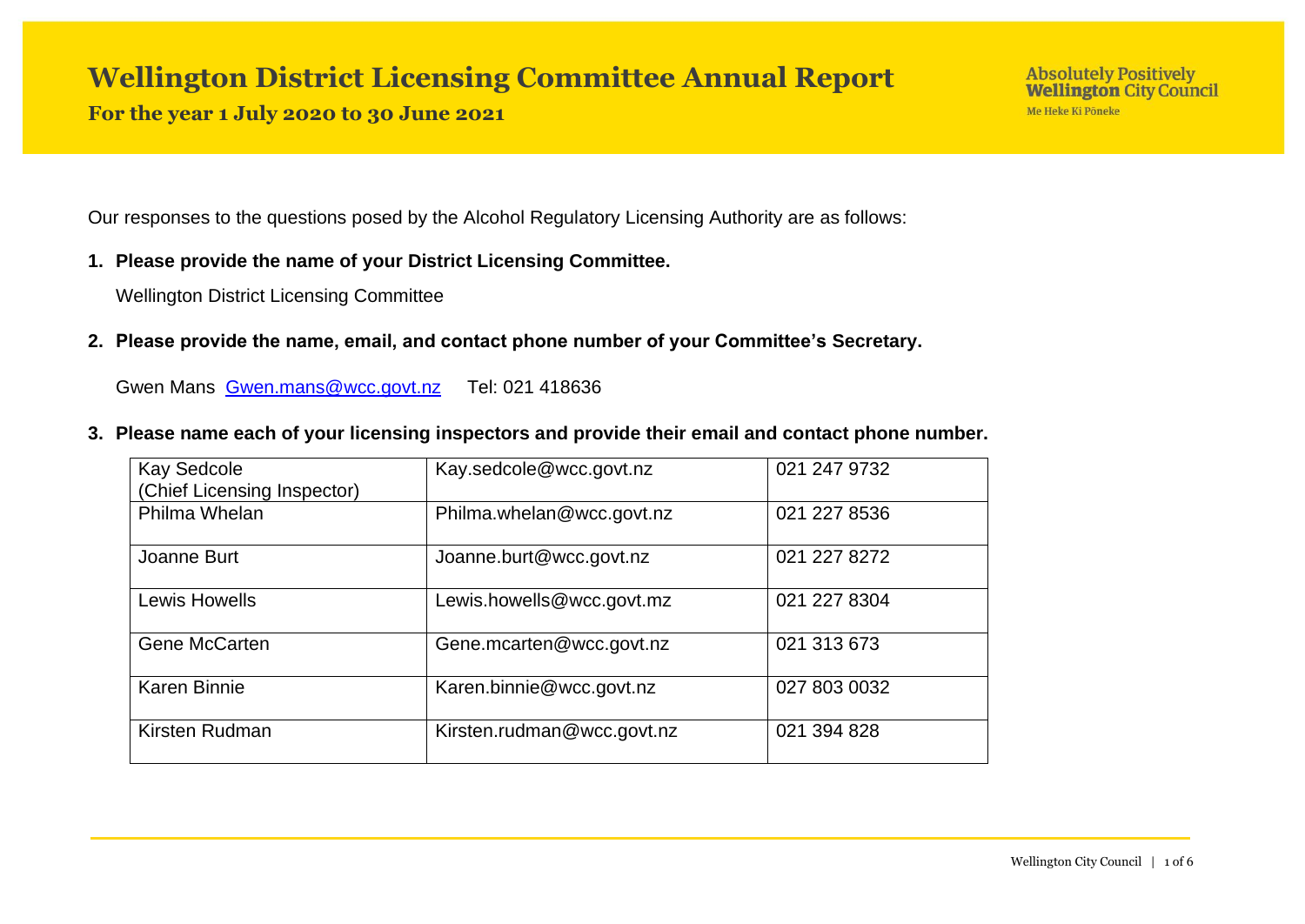**4. The following questions relate to the number of licences and managers' certificates your Committee issued and refused in the 2020-2021 financial year.** 

*Note: the 2020-2021 financial year runs from 1 July 2020 to 30 June 2021.*

**Licences 2020-2021** In the 2020-2021 year, how many 'on licences' did your Committee issue? **62** In the 2020-2021 year, how many applications for 'on licences' did your Committee refuse? **0** In the 2020-2021 year, how many 'off licences' did your Committee issue? **15** In the 2020-2021 year, how many applications for 'off licences' did your Committee refuse? **0** In the 2020-2021 year, how many club licences did your Committee issue? **0** In the 2020-2021 year, how many applications for club licences did your Committee refuse? **0 Managers' certificates 2020-2021**

In the 2020-2021 year, how many managers' certificates did your Committee issue? **632**

In the 2020-2021 year, how many applications for managers' certificates did your Committee refuse? **1**

In the 2020-2021 year, how many applications for managers' certificates were withdrawn? **0**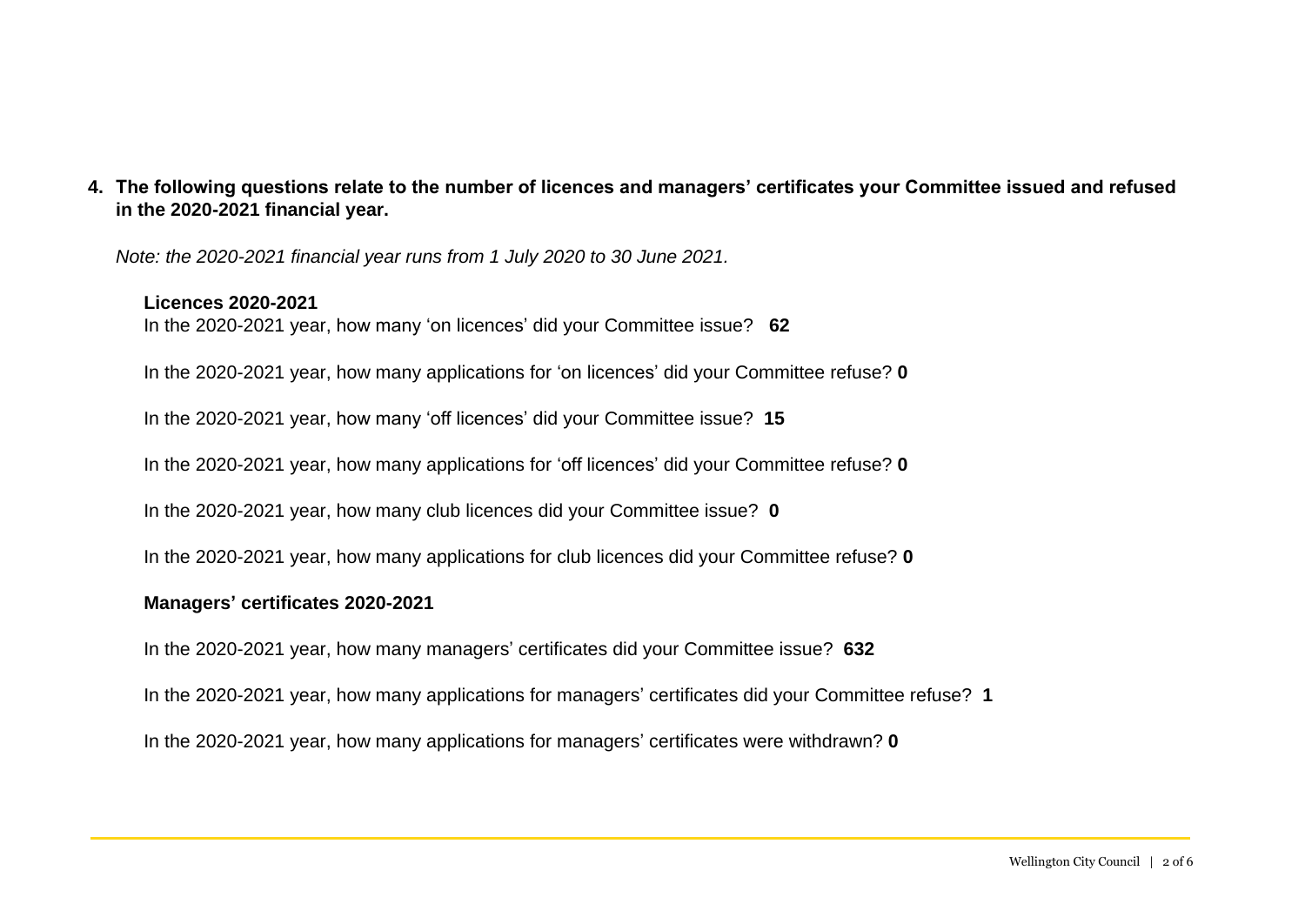#### **Licence renewals 2020-2021**

In the 2020-2021 year, how many licence renewals did your Committee issue? **224**

In the 2020-2021 year, how many licence renewals did your Committee refuse? **0**

#### **Manager certificate renewals 2020-21**

In the 2020-2021 year, how many manager certificate renewals did you issue? **623**

In the 2020-2021 year, how many manager certificate renewals did you decline? **1**

#### **As at 30 June 2021 what is the total number of licences (new and existing in your licensing district?**

| On-licences | Off-licences | Club licences |
|-------------|--------------|---------------|
| 508         |              |               |

#### **5. Please comment on any changes or trends in the Committee's workload in 2020-2021.**

Covid-19 has reduced the Committee's workload overall but not as much as was first envisaged. In the last few months, the number of unopposed applications has declined. The number of applications opposed by the reporting agencies appears also to have declined, but there has been an increase in objector opposition to applications. Overall, there has been a reduction in the number of hearings over the 2020 -2021 period.

There appears to have been an increase in remote sales operations, noticeably increasing after the Covid-19 lockdown.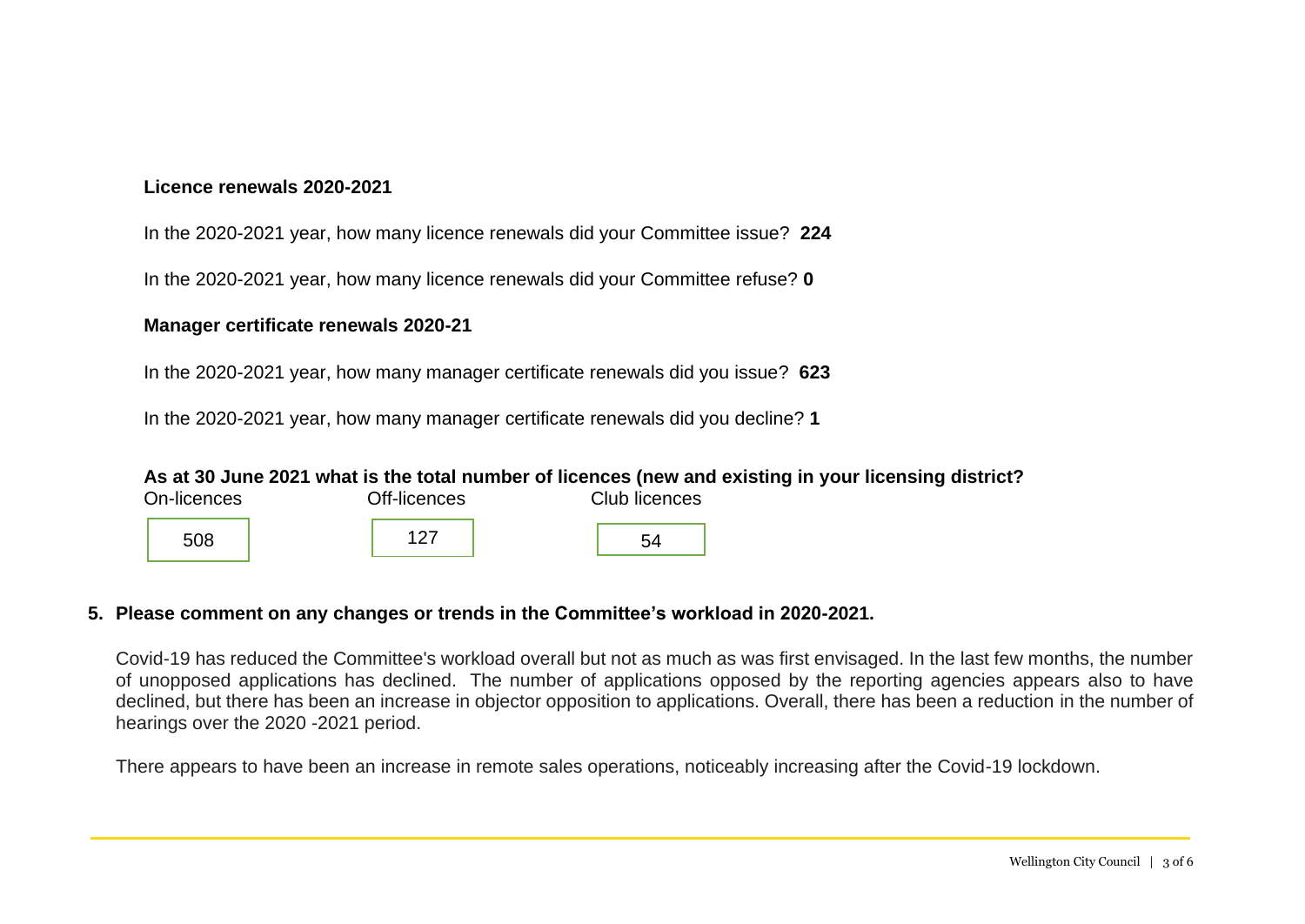# **6. Please comment on any new initiatives the Committee has developed/adopted in 2020-2021.**

The Committee has recently been looking at getting parties to attend prehearing conferences with the aim of resolving matters between themselves, particularly when there is no agency opposition, just public objections. This is in the development stage and is mainly considered in cases where there are only a few objectors.

The Committee has produced an Objector's Paper setting out the objector process.

**7. Has your Committee developed a Local Alcohol Policy?** No

7A**. If the answer is yes, what stage is your Local Alcohol Policy at?** N/A

**8. If the answer to 7 is Yes, what effect do you consider your Local Alcohol Policy is having?**

N/A

- **9. If the answer to 7A is 'in force', is your Local Alcohol Policy due for review? N/A**
- **10.If the answer to 9 is Yes, has such a review been undertaken; and, if so with what result?** N/A

# **11.Please comment on the manner in which Covid-19 has impacted on DLC operations.**

During lockdown all hearings were put on hold, and matters were adjourned until Wellington was back in Level 1. During this time all internal meetings were held on Zoom and Microsoft Teams and this subsequently has continued to some degree. An example would be during one hearing, a Committee member attended the hearing on Zoom. Covid-19 has made the Committee more aware of the ability to accommodate different circumstances and the possibility of conducting remote hearings.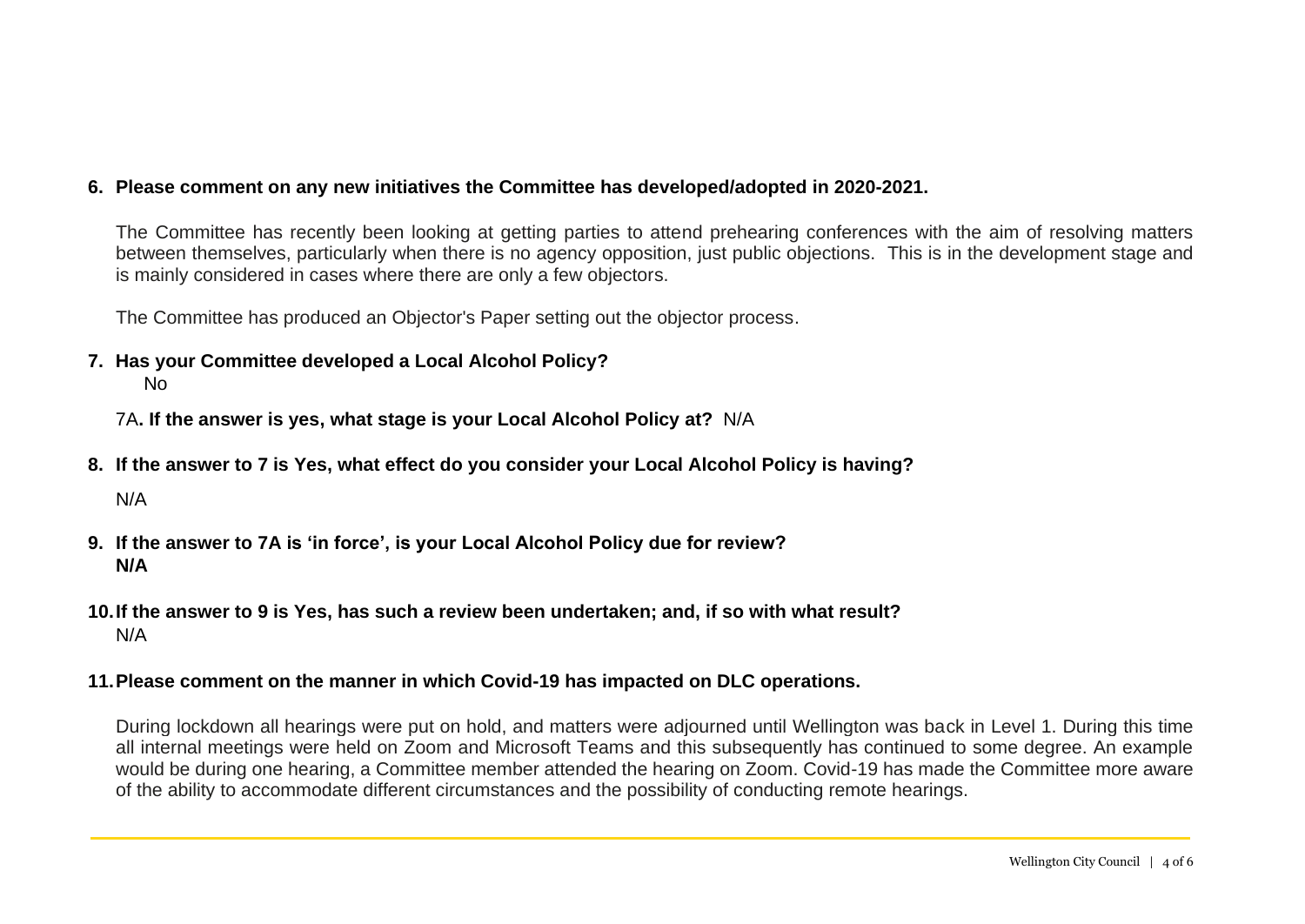One of the main disruptions was the ability of applicants to meet their notification requirements under section 101 and this resulted in delays in processing applications and a subsequent backlog. As noted above, Covid-19 has overall reduced the workload.

Covid -19 has affected the ability of the Medical Officer of Health to report on applications. This has impacted on special licence applications, as the MOOH only tends to report on large special events. It has also delayed reports on opposed matters and so hearings cannot be set down, - resulting in delays.

- **12.Please comment on the ways in which you believe the Sale and Supply of Alcohol Act 2012 is, or is not, achieving its object. Note: the object of the Sale and Supply of Alcohol Act 2012 is that:** 
	- *a) the sale, supply, and consumption of alcohol should be undertaken safely and responsibly; and*
	- *b) the harm caused by the excessive or inappropriate consumption of alcohol should be minimised.*

Generally, we consider the Act is working. However, some consideration should be given to remote sale operations and the impact, if any, these operations will have on achieving the object of the Act. The Committee notes the increasing number of remote sale operators in residential areas operating out of people's homes.

# **13.To what extent, if any, do you consider that achievement of the object of the Act may have been affected by the Covid-19 pandemic?**

It is to some degree anecdotal, though there is some council/police evidence. However, it appears that vulnerable people have been placed into motels/backpackers in the central CBD and this may have increased alcohol related harm in that area. This seems to be related to Covid-19 but may also relate to issues around homelessness.

Covid -19 has affected the ability to employ staff from overseas on working visa. This may impact on the ability of licensees to find suitable qualified experienced staff.

### **14.What changes or trends in licensing have you seen since the Act came into force?**

Public objectors seem to be more aware that they can object.